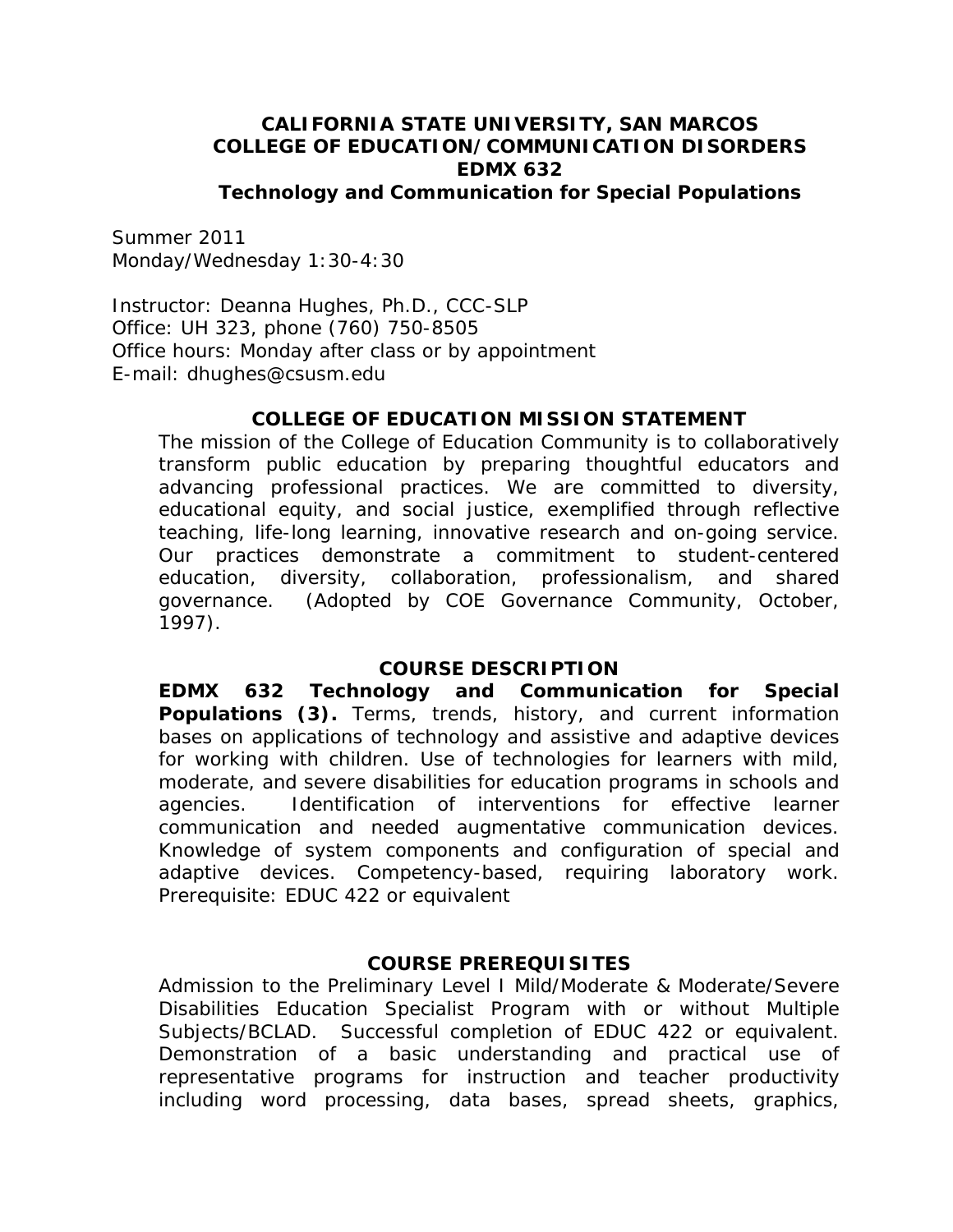telecommunications, networking, and multi-media presentations is absolutely required.

## **AUTHORIZATION TO TEACH ENGLISH LEARNERS**

 authorization to teach English learners. This credential program has been specifically designed to prepare teachers for the diversity of languages often encountered in California public school classrooms. The authorization to teach English learners is met through the infusion of content and experiences within the credential program, as well as additional coursework. Students successfully completing this program receive a credential with

*(Approved by CCTC in SB 2042 Program Standards, August 02)* 

### **GENERAL CONSIDERATIONS**

#### **Writing**

In keeping with the All-University Writing Requirement, all 3 unit courses must have a writing component of at least 2,500 words (approximately 10 pages) which can be administered in a variety of ways. The writing requirement for this course will be met by an Academic Curriculum Project and Paper, Presentation and Paper of a type of AAC or AT, Critical Summary of Journal Articles, and the Collaborative Assessment Project. Feedback from student work will be provided individually to students in writing on their assignments. If the instructor feels that the writing requirement will not be satisfied by an individual student, a conference will be scheduled between the instructor and student no later than midterm.

### **Appeals**

Every student has the right to appeal grades, or appeal for redress of grievances incurred in the context of any course. Disputes may be resolved informally with the professor, or through the formal appeal process.

### **Ability**

Every student has the right to equitable educational consideration and appropriate accommodation. Students having differing ability (mobility, sight, hearing, documented learning challenges, first language/English as a second language) are requested to contact the professor at the earliest opportunity. Every effort will be made to accommodate special needs. Students are reminded of the availability of Disabled Student Services, the Writing Center, technology assistance in the computer labs, and other student support services available as part of reasonable accommodation for special needs students.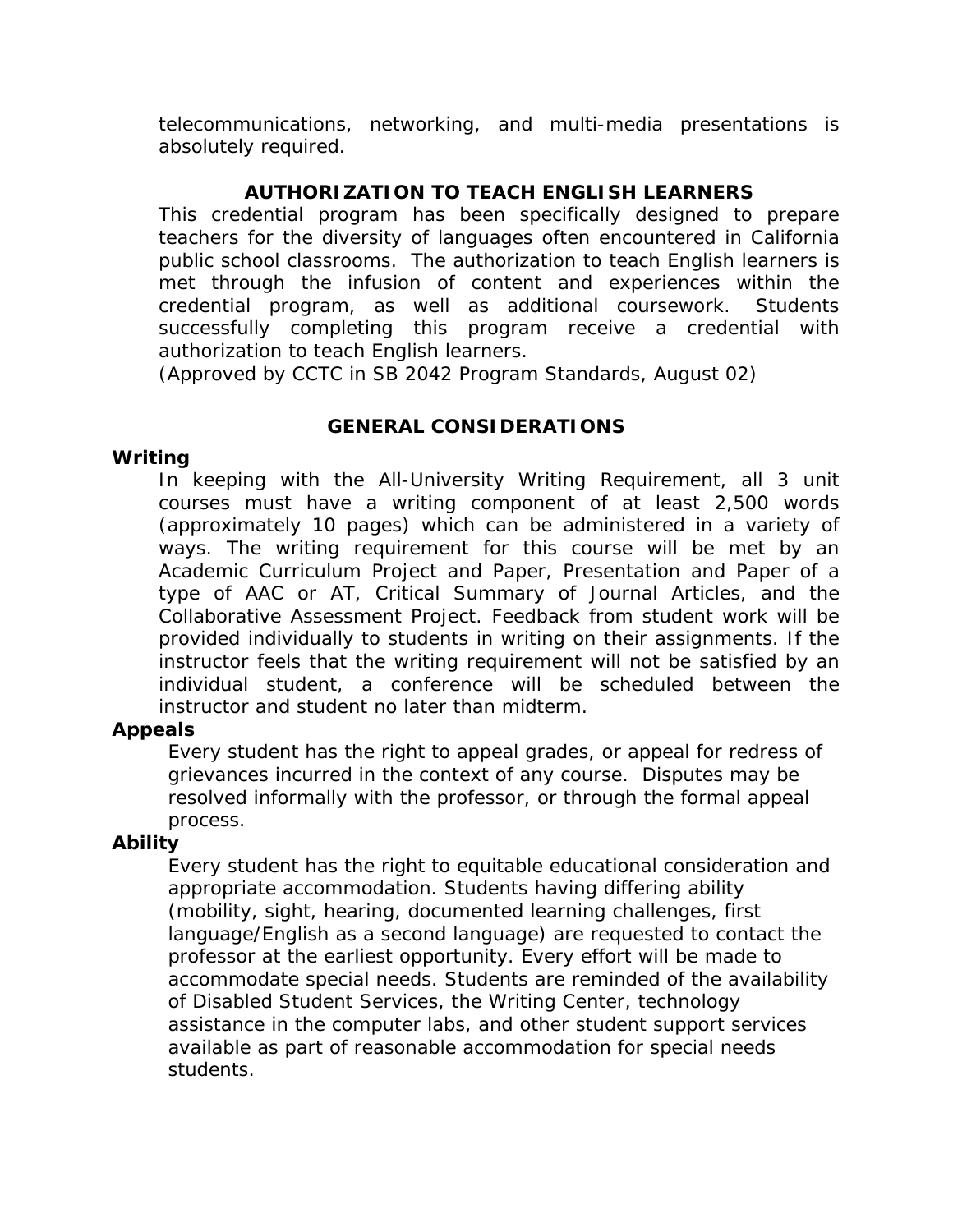#### **Students with Disabilities Requiring Reasonable Accommodations**

Students with disabilities who require reasonable accommodations must be approved for services by providing appropriate and recent documentation to the Office of Disable Student Services (DSS). This office is located in Craven Hall 4300, and can be contacted by phone at (760) 750-4905, or TTY (760) 750-4909. Students authorized by DSS to receive reasonable accommodations should meet with their instructor during office hours or, in order to ensure confidentiality, in a more private setting.

### **CSUSM Academic Honesty Policy**

Students will be expected to adhere to standards of academic honesty and integrity, as outlined in the Student Academic Honesty Policy. All written work and oral presentation assignments must be original work. All ideas/materials that are borrowed from other sources must have appropriate references to the original sources. Any quoted material should give credit to the source and be punctuated with quotation marks. Students are responsible for honest completion of their work. Please bring infractions by others in the class to the instructor's attention. The instructor reserves the right to discipline any student for academic dishonesty in accordance with the general rules and regulations of the university. Disciplinary action may include the lowering of grades and/or the assignment of a failing grade for an exam, assignment, or the class as a whole. Incidents of academic dishonesty will be reported to the Dean of Students. Sanctions at the University level may include suspension or expulsion from the University.

#### **Plagiarism**

It is expected that each student will do his/her own work, and contribute equally to group projects and processes. Plagiarism or cheating is unacceptable under any circumstances. If you are in doubt about whether your work is paraphrased or plagiarized see the Plagiarism Prevention for Students website

http://library.csusm.edu/plagiarism/index.html. If there are questions about academic honesty, please consult the University catalog.

### **College Of Education Attendance Policy**

Due to the dynamic and interactive nature of courses in the College of Education, all students are expected to attend all classes and participate actively. At a minimum, students must attend more than 80% of class time, or s/he may not receive a passing grade for the course at the discretion of the instructor. **Individual instructors may adopt more stringent attendance requirements**. Should the student have extenuating circumstances, s/he should contact the instructor as soon as possible. *(Adopted by the COE Governance*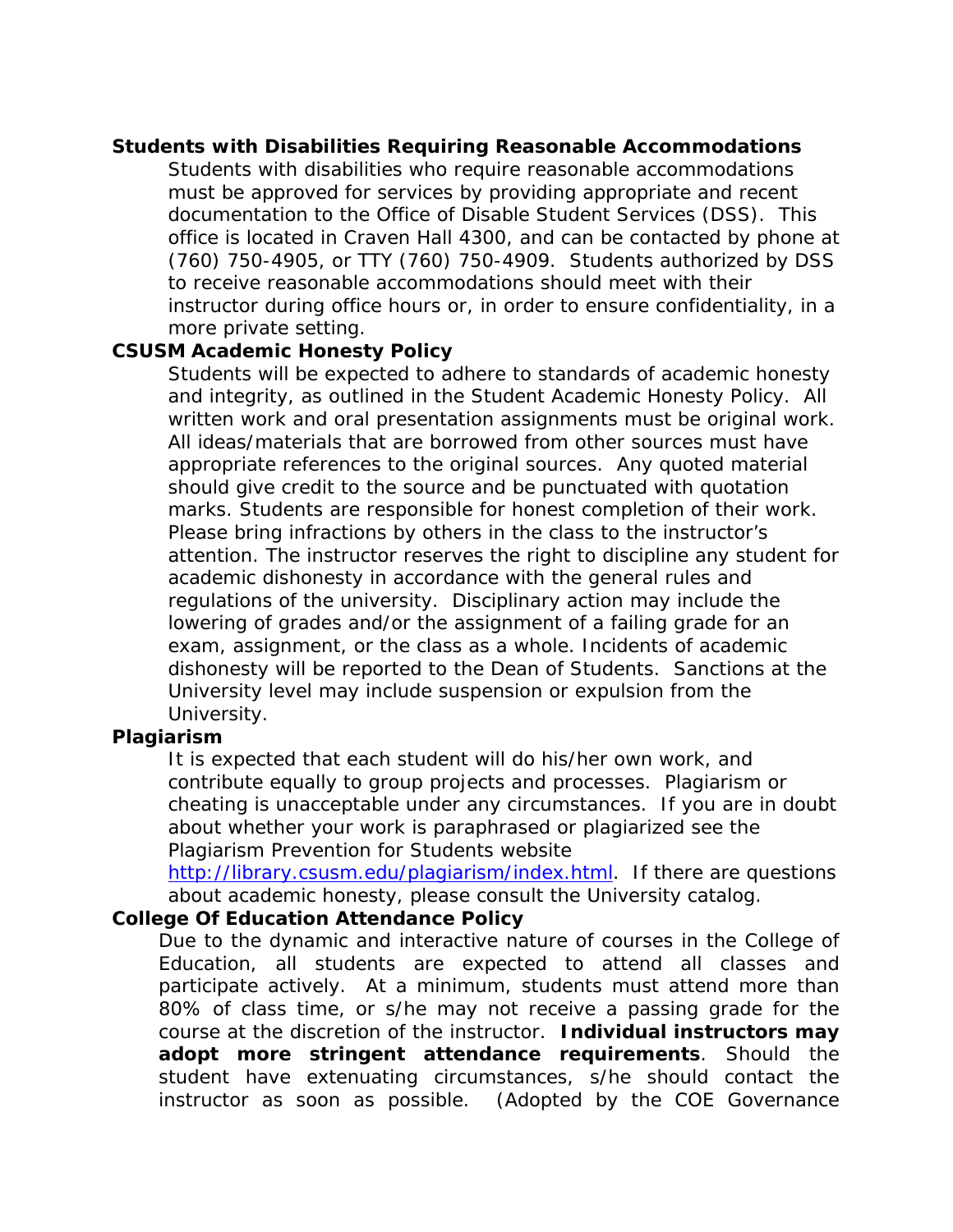*Community, December, 1997).* 

## **ASSIGNMENT POLICY**

- Each assignment is due at the beginning of class on the date indicated on the syllabus.
- Late work is not accepted and will not receive credit unless verification of extenuating circumstances (e.g. doctor's note) is provided.
- Students are required to keep a copy of all work in case any work becomes lost. All proof of work accomplished is the responsibility of the student.

# **LEARNER OBJECTIVES**

- 1. Students will define terminology related to AAC and AT.
- 2. Students will understand and apply typical stages of language development and play.
- 3. Students will identify the functions of communication
- 4. Students will describe AAC strategies, symbols, and devices.
- 5. Students will describe the relationship of AAC to the broader field of communication development and disorders.
- 6. Students will identify populations of individuals who might need AAC services and describe their specific characteristics and needs.
- 7. Students will develop and implement a collaborative AAC assessment and written report.
- 8. Students will demonstrate use of AAC technology, including basic functions of a number of AAC devices and share this information with classmates.
- 9. Students will identify, access, and critically evaluate information from journals, professional organizations, and websites.

These learning outcomes comply with ASHA Standard III C for technology and III D

**Standard III-C**: The applicant must demonstrate knowledge of the nature of speech, language, hearing, and communication disorders and differences and swallowing disorders, including the etiologies, characteristics, anatomical/physiological, acoustic, psychological, developmental, and linguistic and cultural correlates.

**Standard III-D:** The applicant must possess knowledge of the principles and methods of prevention, assessment, and intervention for people with communication and swallowing disorders, including consideration of anatomical/physiological, psychological, developmental, and linguistic and cultural correlates of the disorders.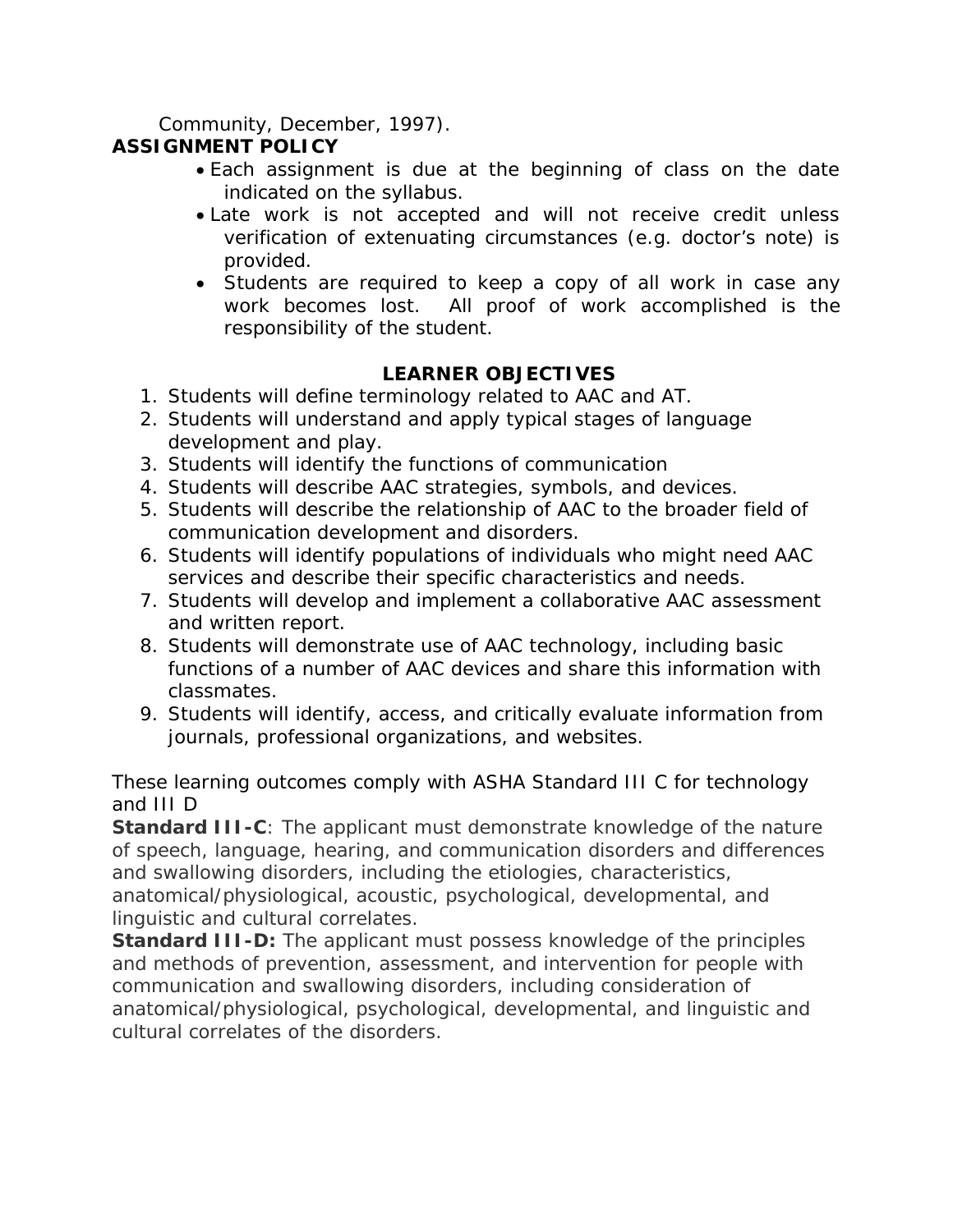## **Course Calendar**

Syllabus and requirements are subject to change at the discretion of the instructor

**Week 1:** June 6<sup>th</sup> and 8<sup>th</sup>-Introduction-AAC/AT definitions and key terminology-Typical stages of language and play development-Symbolic representation and functions of communication-Language development across the lifespan-Assign lesson plan topic

Note: On June  $8<sup>th</sup>$ , class will meet at 2:30 due to a previous commitment.

Lesson/Therapy Plan to meet curriculum standards due June 13th

**Week 2:** June 13<sup>th</sup> and 15<sup>th</sup>-Device types: dynamic vs. static display, high-tech vs. low-tech, symbol systems, Assign device/system case studies

Assign case studies and review presentation criteria

Week 3: June 20<sup>th</sup> and June 22<sup>nd</sup>: Individual presentations of specific device/system case studies. Papers due at the end of oral presentation

**Week 4:** Evaluating external resources, critical evaluation of journal articles, and Exam on June  $27<sup>th</sup>$ . June  $29<sup>th</sup>$  guest speaker-Audrey Weed-NCSSE AT Specialist

Journal Article Critical Evaluation due June 29<sup>th</sup>

**Week 5:** July 11<sup>th</sup> and July 13<sup>th</sup> : Issues in assessment, implementation across settings, and funding sources-Conduct group assessments for AT

Assessment reports due July 15<sup>th</sup>

# **ASSIGNMENTS AND GRADING**

**Lesson/Therapy Plan (50 points)** Students will develop a lesson plan that meets State of California Benchmark standards using AAC and/or a therapy plan that follows a SOAP note formula for an assigned case study.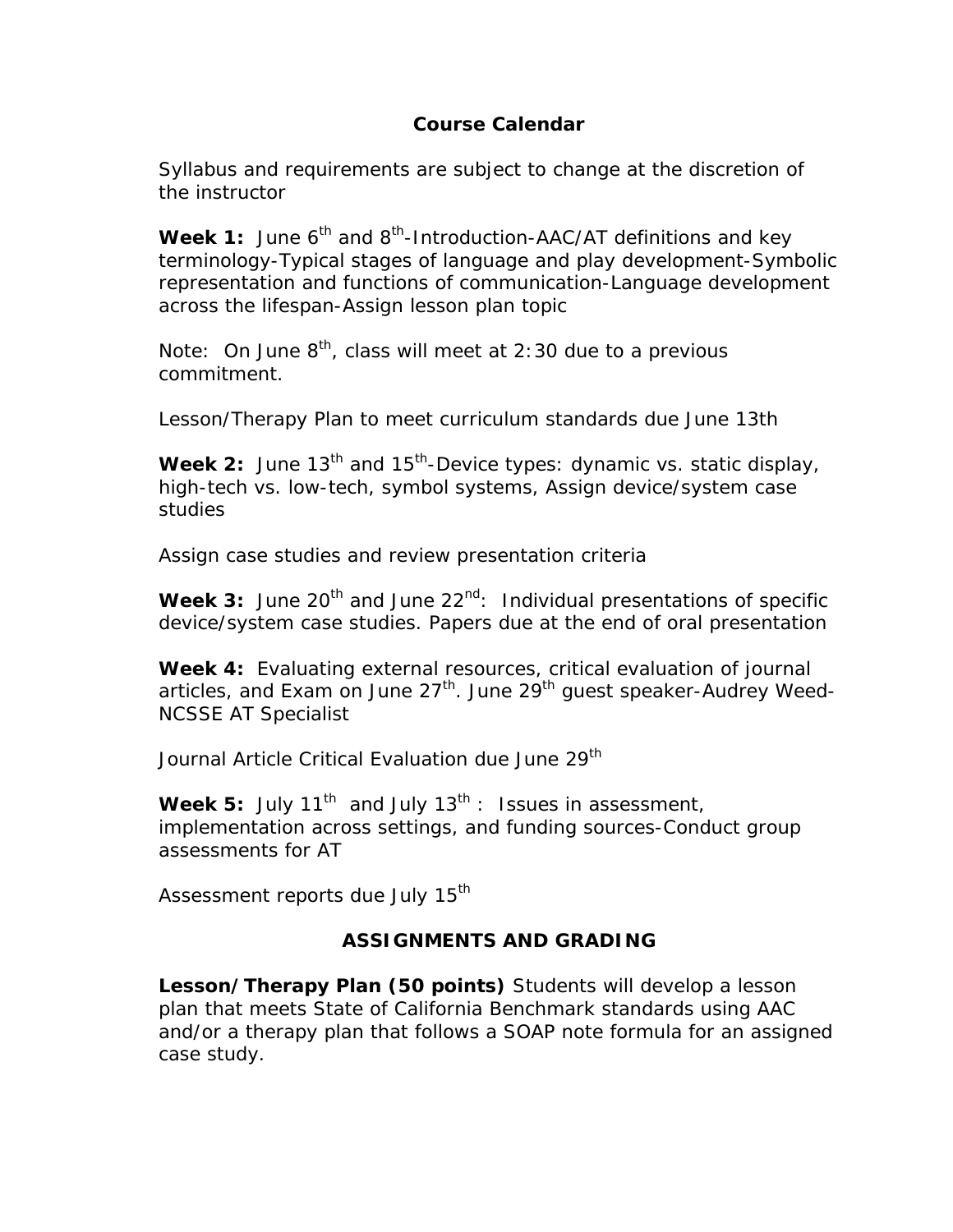**Device/System Case Studies (100 points; 50 for oral and 50 for written presentation)** Students will be randomly assigned a specific device, communication system, or assistive technology. Each student will orally present a summary of their particular case study incorporating intended participants, characteristics of their disorders, pros and cons, cost effectiveness, and external issues such as portability, durability and access.

**Critical Evaluation of Professional Journal Article (50 points)**  Students will provide a written critical essay following a PICO format (Gillam & Gillam) from an ASHA journal article addressing AAC/AT studies.

**Examination (50 points)** Students will take a written assessment of material presented to date during class time.

**AAC Assessment/Report (100 points)** Students will plan and conduct an AAC/AT assessment and generate an appropriate report in a group format.

**Total Points: (350 points) Grading Scale 90-100 A 80-90 B 70-80 C Below 70 does not meet academic requirements towards Major**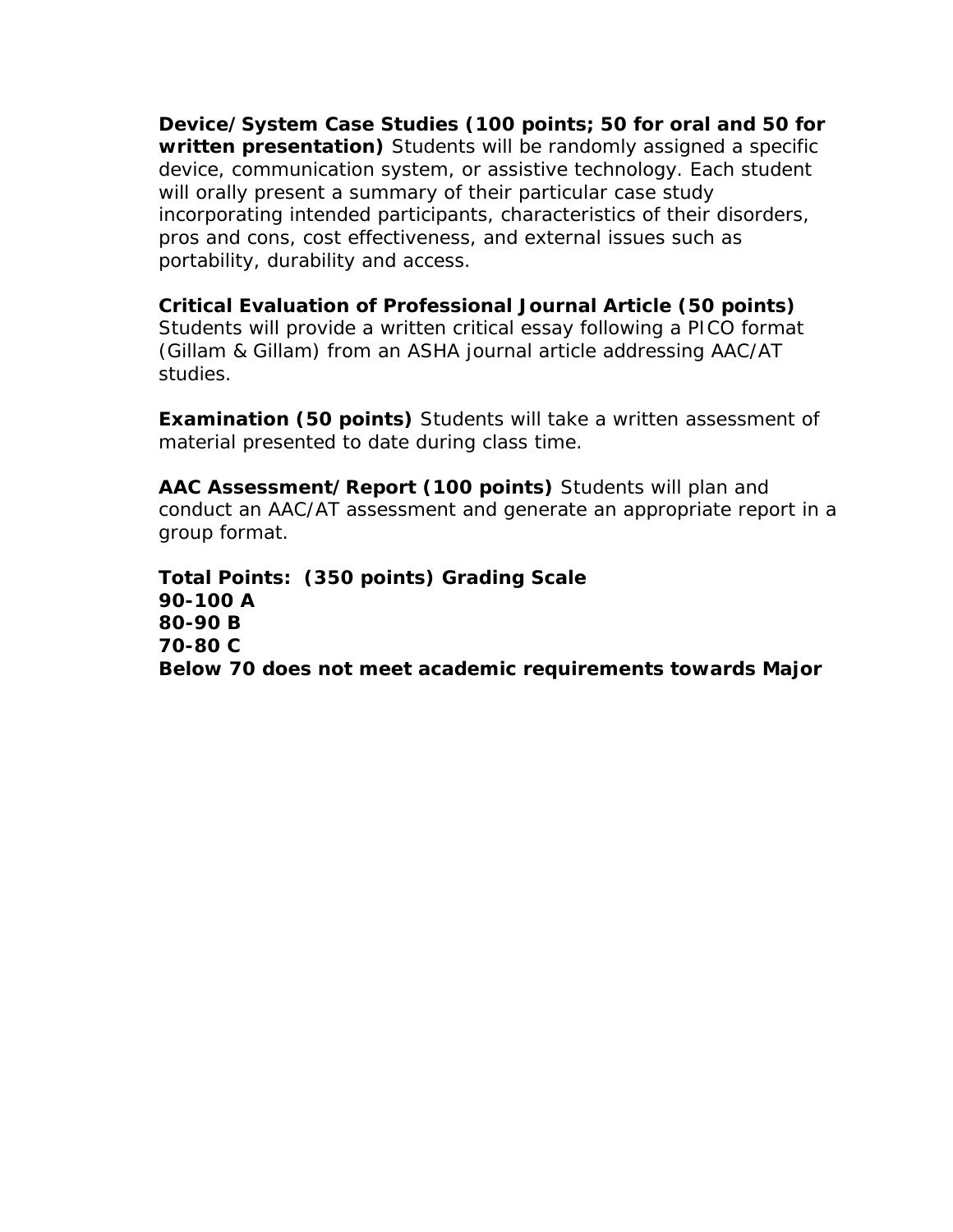| <b>SB 2042 - AUTHORIZATION TO TEACH ENGLISH LEARNERS COMPETENCIES</b>                                                           |                                                                                                                                            |                                                                                                 |  |
|---------------------------------------------------------------------------------------------------------------------------------|--------------------------------------------------------------------------------------------------------------------------------------------|-------------------------------------------------------------------------------------------------|--|
| <u>PART 1:</u><br><b>LANGUAGE STRUCTURE</b><br><b>AND</b><br><b>FIRST- AND SECOND-</b><br><b>LANGUAGE</b><br><b>DEVELOPMENT</b> | <b>PART 2:</b><br><b>METHODOLOGY</b><br>OF BILINGUAL, ENGLIS<br><b>LANGUAGE</b><br>DEVELOPMENT<br><b>AND CONTENT</b><br><u>INSTRUCTION</u> | <b>PART 3:</b><br><b>CULTURE AND</b><br><b>CULTURAL DIVERSITY</b>                               |  |
| I. Language Structure<br>and Use:<br><b>Universals and</b><br><b>Differences</b><br>(including the structure<br>of English)     | I. Theories and<br><b>Methods of Bilingual</b><br><b>Education</b>                                                                         | <b>L. The Nature of</b><br><b>Culture</b>                                                       |  |
| A. The sound systems of<br>language (phonology)                                                                                 | A. Foundations                                                                                                                             | A. Definitions of culture                                                                       |  |
| <b>B.</b> Word formation<br>(morphology)                                                                                        | <b>B.</b> Organizational<br>models: What works<br>for whom?                                                                                | <b>B.</b> Perceptions of culture                                                                |  |
| C. Syntax                                                                                                                       | C. Instructional<br>strategies                                                                                                             | C. Intra-group<br>differences (e.g.,<br>ethnicity, race,<br>generations, and<br>micro-cultures) |  |
| <b>D.</b> Word meaning<br>(semantics)                                                                                           | II. Theories and<br><b>Methods for</b><br><b>Instruction In and</b><br><b>Through English</b>                                              | D. Physical geography<br>and its effects on<br>culture                                          |  |
| E. Language in context                                                                                                          | A. Teacher delivery for<br>both English<br>language<br>development and<br>content instruction                                              | E. Cultural congruence                                                                          |  |
| F. Written discourse                                                                                                            | <b>B.</b> Approaches with a<br>focus on English<br>language<br>development                                                                 | <b>II. Manifestations of</b><br><b>Culture: Learning</b><br><b>About Students</b>               |  |
| <b>G.</b> Oral discourse                                                                                                        | C. Approaches with a<br>focus on content area<br>instruction (specially<br>designed academic<br>instruction delivered<br>in English)       | A. What teachers should<br>learn about their<br>students                                        |  |